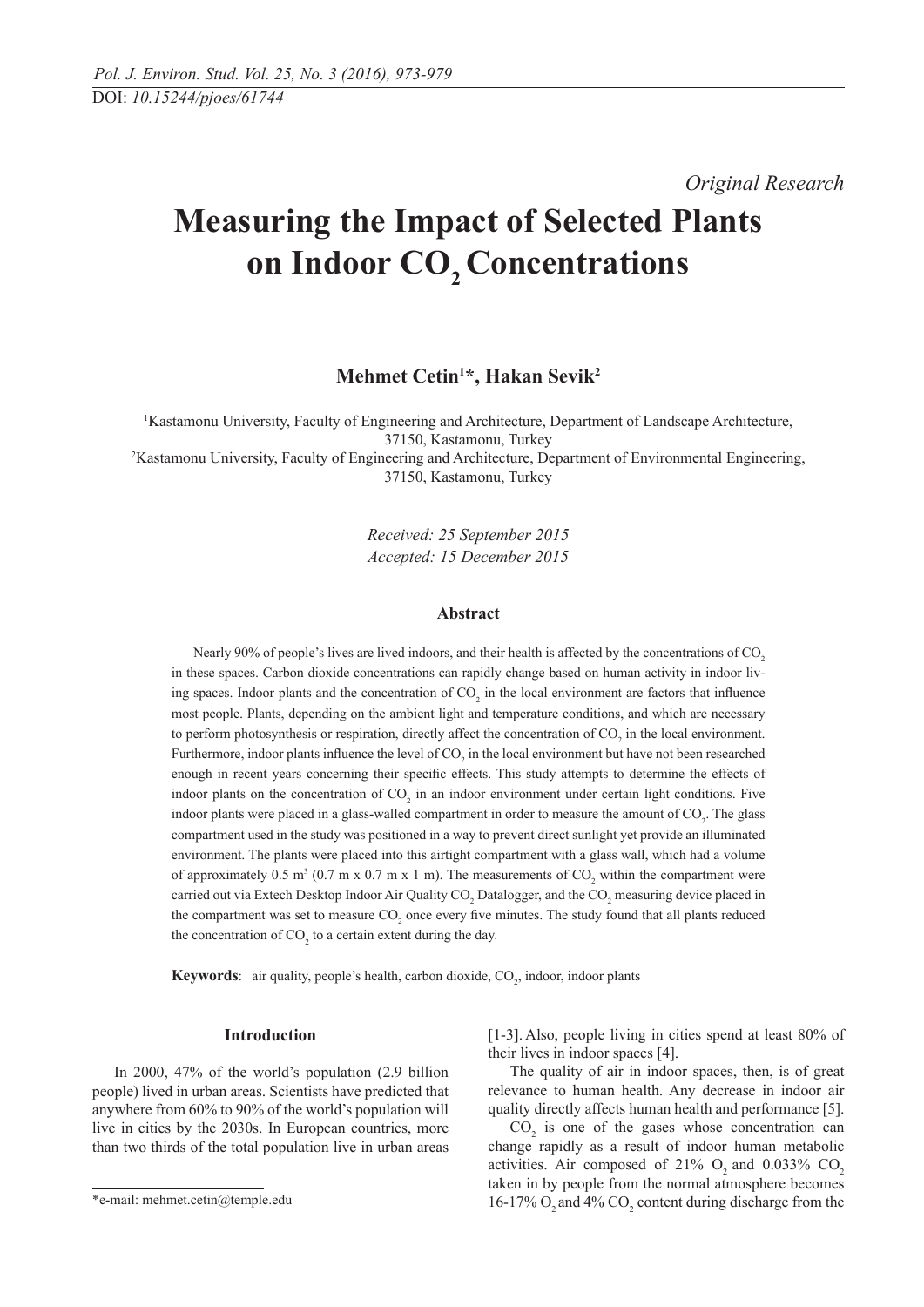lungs. This change leads to a rapid rise in  $CO_2$  content in environments like schools, shopping malls, and hospitals, where people tend to congregate  $[6]$ . Increases in the  $CO<sub>2</sub>$ content in an environment can cause fatigue, absence of perception, and sleepiness. Furthermore, higher CO<sub>2</sub> concentrations tend to bring about several complaints that result in loss of performance but whose cause cannot be easily determined. When the concentration of  $CO<sub>2</sub>$  in an environment is more than 1,000 ppm, people experience headache, dizziness, fatigue, and loss of concentration, and they will notice and become annoyed by the odor of the gas; when the concentration of  $CO_2$  is more than 1,500 ppm, people experience throat irritation, nose irritation, nasal discharge, cough, and eye discharge [7].

One of the most effective ways to improve indoor air quality is maintaining proper ventilation. U.S. Environmental Protection Agency (EPA) studies show that the levels of pollutants in indoor environments can be between 5 and 100 times greater than outside air. The concentration of  $CO<sub>2</sub>$  in external environments may vary according to many factors, including the presence or absence of woodlands, construction, traffic, the season, etc., but in any case indoor air should be ventilated to decrease the concentration of  $CO<sub>2</sub>$ .

One of the factors that influences indoor  $CO<sub>2</sub>$ concentrations is the number of indoor plants. Indoor plants consume carbon dioxide and produce oxygen through photosynthesis [4]. Photosynthesis, however, depends on various environmental factors, such as light and temperature. When the necessary conditions are not met, plants begin respiration, taking  $O_2$  from the environment and replacing it with  $CO<sub>2</sub>$ .

While plants are the most important component to the oxygen and carbon cycle in nature, they are also important indoors. Plants have both a psychological and physical impact on people since they function both to improve the aesthetics of a space and to improve air quality. The concentration of  $CO<sub>2</sub>$  in the indoor atmosphere, however, and the amount that plants change this concentration, is not well known.

In 2013, Kastamonu University carried out a research project titled "Plants of Indoor Air Quality in the Classroom Assisted Increasing Opportunities," in order to determine the effect of plants on  $CO<sub>2</sub>$  concentrations in domestic environments. The project found that  $CO<sub>2</sub>$  concentrations could change quickly depending on many factors, but this study did not clearly determine the influence of plants on the concentration of  $CO<sub>2</sub>$  in domestic environments. Working in isolated environments to get more accurate information is necessary.

The effect of plants on indoor air quality has to be determined based on ambient conditions. Among these conditions, the most important are light and temperature. Temperature control is necessary for human comfort, and indoor spaces are usually kept between 20ºC and 25ºC. This range is also ideal for the growth of plants.

Light levels, however, vary greatly in indoor environments. Unless an environment is artificially illuminated, the quantity of light in that environment changes depending on time of day. Such changes affect plant metabolic activities and thereby influence a plant's effect on indoor  $CO<sub>2</sub>$  concentrations.

Plants can be used effectively to regulate the amount of carbon dioxide in an indoor environment. The number of studies on this issue, however, is rather limited. This study aims to determine the effects of select indoor plants on the concentration of  $CO<sub>2</sub>$  in an indoor environment. Specifically, this study attempts to determine the effects of these plants based on the presence of sunlight.

#### **Materials and Methods**

Five species of common indoor plants were used for this study: *Ficus elastica*, *Yucca massengena*, *Ocimum basilicum*, *Sinningia speciosa*, and *Codiaeum variegatum*. Of these plants, *Ficus elastica* and *Yucca massengena* can reach considerable sizes in indoor spaces. *Ocimum basilicum* and *Sinningia speciosa* are often grown in indoor spaces for their scent and showy flowers, respectively.

The glass-walled compartment used in the study was positioned in a way that prevented direct sunlight but that provided an illuminated environment. Most indoor plants prefer illuminated environments that are not exposed to direct sunlight, and many indoor plants are grown in spaces that have these characteristics. The plants used in this study were placed in an airtight compartment with a glass wall that had a volume of approximately  $0.5 \text{ m}^3$  $(0.7 \text{ m x } 0.7 \text{ m x } 1 \text{ m})$ . The measurements of  $\text{CO}_2$  within the compartment were carried out via Extech Desktop Indoor Air Quality  $CO_2$  Datalogger, and the  $CO_2$  measuring device placed in the compartment was set to measure  $CO<sub>2</sub>$ once every five minutes. The plants used in the study were placed in the compartment between 13:00 and 14:00, and the  $CO<sub>2</sub>$  amount inside the space was raised.

During the time of this study, local sunrise was at around 05:05 and sunset at around 20:30. The measurements obtained at around 05:30 were included in the evaluation, and 28-hour measurement results were used in order to better determine the change in  $CO_2$  in one day. Accordingly, the plants were kept in the glass compartment for nearly 45 hours, but only the data obtained during the 28-hour period were used in the evaluation.

Before the study, the plants were watered routinely once per week, and the experiment was held one day after irrigation. In addition to routine maintenance, plants were given a liquid manure fertilizer (specifically for indoor plants) every two weeks in two separate waterings. All plants were set in peat soil.

#### **Results**

# The Effect of *Ficus elastica* on CO<sub>2</sub> Concentrations

The change in  $CO_2$  concentrations caused by *Ficus elastica* over time is given in Fig. 1. As seen in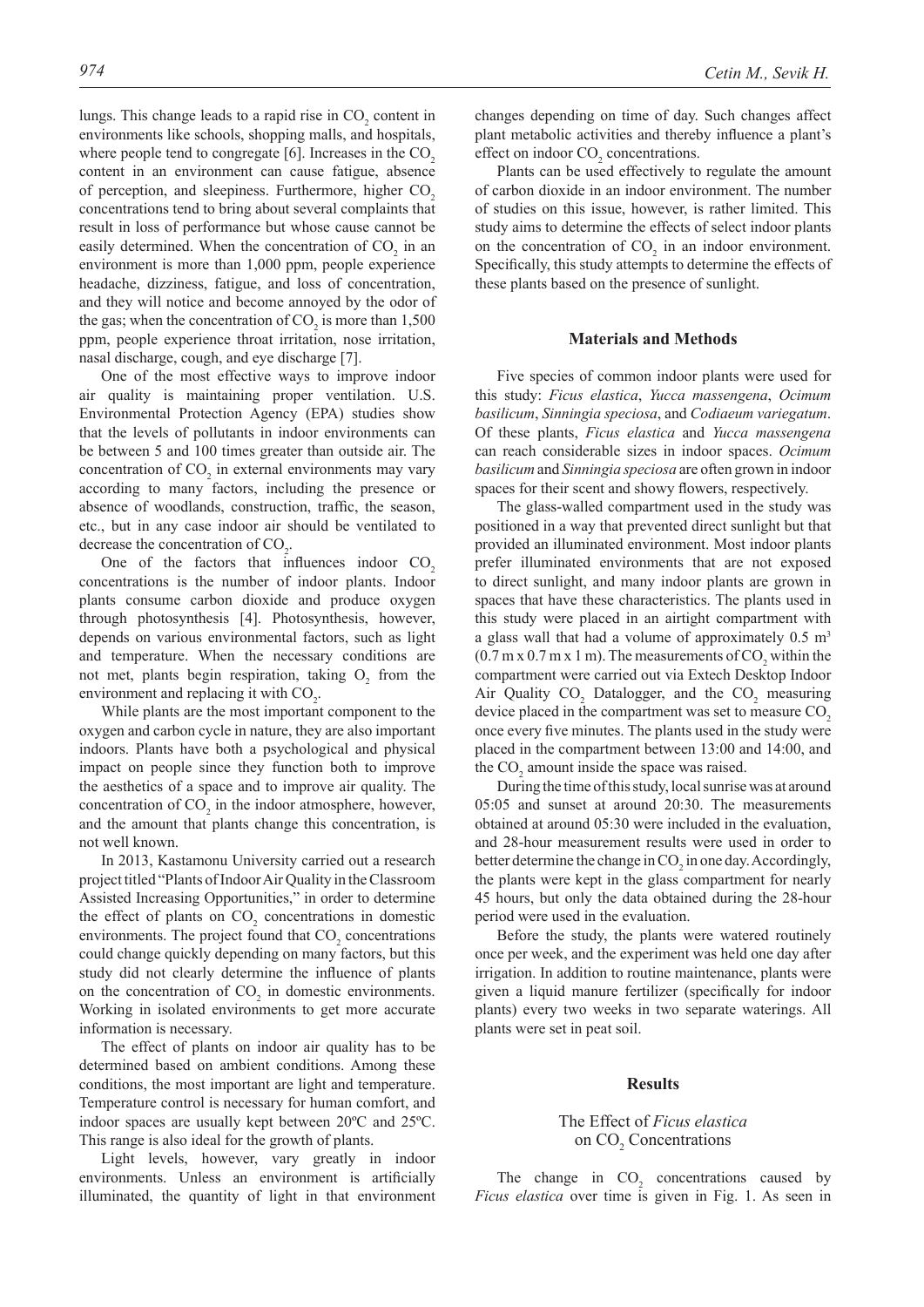

Fig. 1. Change in CO<sub>2</sub> amount created by *Ficus elastica* in the course of time.

Fig. 1, *Ficus elastica* had a measurable effect on the CO<sub>2</sub> concentrations in the test area. The  $CO<sub>2</sub>$  concentration did not change significantly until around sunset, at which time  $CO_2$  increased until sunrise. The  $CO_2$  concentration, which started at 2,798 ppm at 05:30, fell to 2,796 ppm by 06:30. The  $CO<sub>2</sub>$  concentration then decreased rapidly to 625 ppm by 16:30 and 582 ppm by 19:30. At this point, the concentration of  $CO<sub>2</sub>$  began to increase, rising to 933 ppm by 6:30 on the following day. The  $CO_2$  concentration fell again after this point. In a 24-hour period, the  $CO<sub>2</sub>$ concentration in the air decreased from 2,798 ppm to 933 ppm. The  $CO<sub>2</sub>$  concentration fell 2,216 ppm during the day and rose 351 ppm during the night. Therefore, it can be said that during the day, *Ficus elastica* consumes approximately 6.3 times as much  $CO<sub>2</sub>$  as it produces at night.

## The Effect of *Yucca massengena*  on CO<sub>2</sub> Concentrations

The change in the CO<sub>2</sub> concentration caused by *Yucca massengena* over time is given in Fig. 2. In the case of *Yucca massengena*, the  $CO<sub>2</sub>$  concentration in the air was 3,310 ppm at the beginning of the study period, and the concentration fell rapidly until reaching 855 ppm at around 16:30. The pace of this decline in  $CO<sub>2</sub>$  decreased



Fig. 2. Change in CO<sub>2</sub> amount created by *Yucca massengena* in the course of time.

at this point, reducing the  $CO<sub>2</sub>$  concentration further to 732 ppm, which was its lowest level, at 19:30. The CO<sub>2</sub> concentration began to increase at 19:30. This increase continued until 05:30, at which time the  $CO_2$  concentration was  $1,042$  ppm. The  $CO<sub>2</sub>$  concentration, which was  $3,310$ ppm at 05:30, decreased to 732 ppm at 19:30. Thus a decrease of 2,578 ppm took place during the daytime. The  $CO<sub>2</sub>$  concentration started to increase again at 19:30 and became 1,042 ppm by 05:30 the next morning. In other words, a rise of 310 ppm occurred during the night. The  $CO<sub>2</sub>$  concentration decreased a total of 2,268 ppm in 24 hours. The decrease in the  $CO<sub>2</sub>$  concentration during the day was approximately 8.3 times greater than the increase during the night.

# The Effect of *Ocimum basilicum* on CO<sub>2</sub> Concentrations

The change in the  $CO<sub>2</sub>$  concentration caused by *Ocimum basilicum* over time is given in Fig. 3. The CO<sub>2</sub> concentration started at 1,565 ppm and decreased little until 09:30. The  $CO<sub>2</sub>$  concentration then underwent a rapid fall, however, decreasing to 1,198 ppm at 12:30. This rapid decrease ended at 12:30, after which time the  $CO<sub>2</sub>$  concentration decreased to 1,148 ppm by 16:30. After this point, the  $CO<sub>2</sub>$  concentration followed a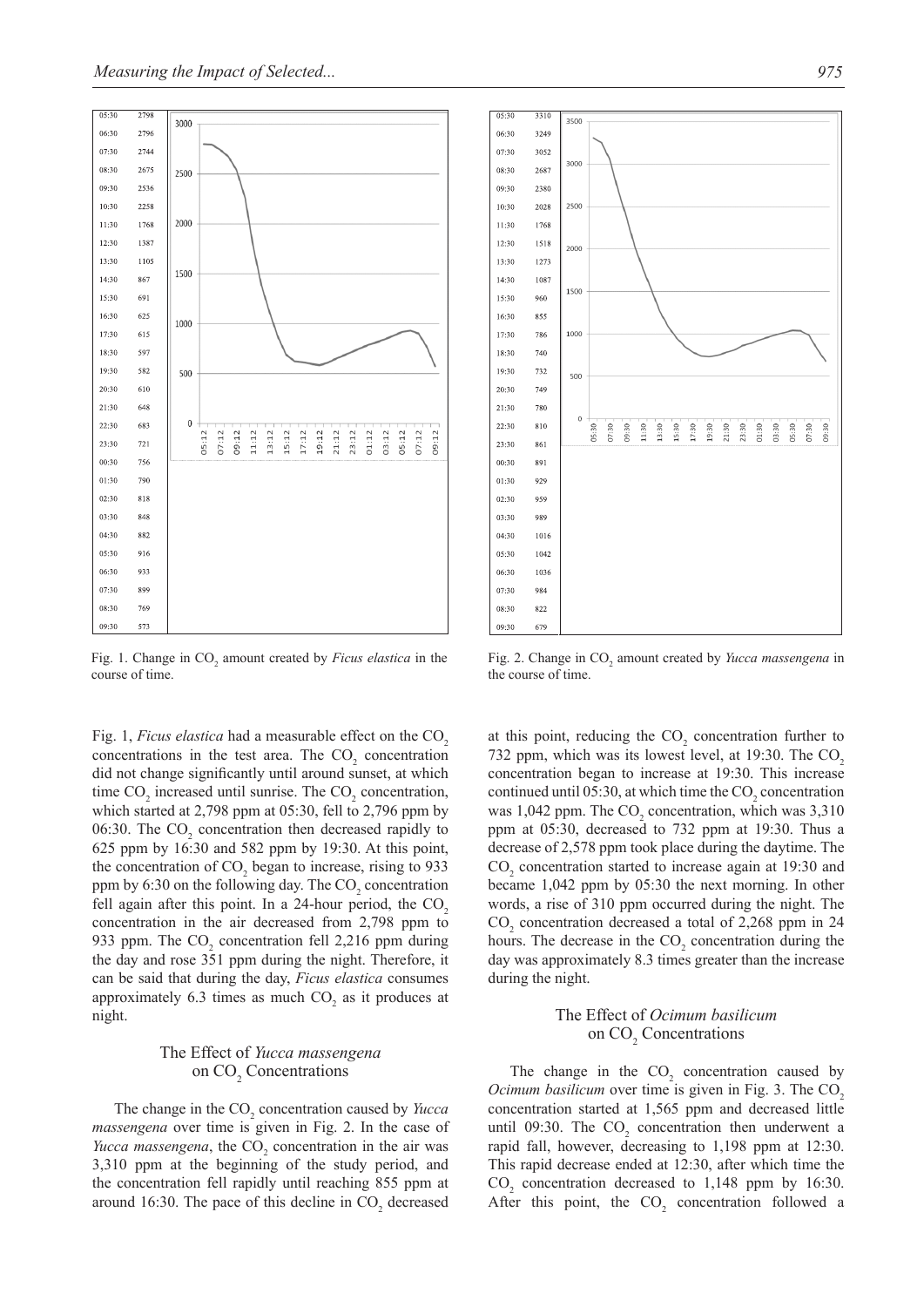$05:30$ 156: 1800  $06:30$ 1564  $07:30$ 1547 1600  $08:30$ 1524 1400  $09:30$ 1440  $10:30$  $1343$ 1200  $11:30$  $1241$  $12-30$ 1198 1000  $13:30$  $1178$  $14:30$ 1162 800  $15:30$ 1151  $16:3($ 1148 600  $17:30$ 1160 18:30 1168 400  $19-30$ 1169  $20:30$ 1164 200  $21:30$  $1163$  $22:30$ 1158 01:30  $05:30$ 06:20  $11:30$ 13:30 17:30 19:30 21:30 23:30 03:30 L5:30 23:30 1157  $00:30$  $1163$  $01:30$ 1170  $02-30$ 1166  $03:30$ 1170 04:30 1173  $05:30$ 1175  $06:30$ 1175 07:30 1181 08:30 1183  $09:30$  $1177$ 

Fig. 3. Change in CO<sub>2</sub> amount created by *Ocimum basilicum* in the course of time.

horizontal course. With little increase in total, it went up to 1,175 ppm by 05:30 and to 1,183 ppm by 08:30. These results indicate that the  $CO<sub>2</sub>$  concentration went through a rapid decrease between 09:30 and 12:30 but followed an almost horizontal course at other times during the day, though it did continue to decrease slightly. The  $CO<sub>2</sub>$ concentration, which was 1,164 ppm at 20:30 at night, increased to 1,175 ppm by 05:30 the next morning. Thus it increased only 11 ppm in total. The  $CO<sub>2</sub>$  concentration decreased 401 ppm between 05:30 and 20:30 during the daytime. Of the 401 ppm decrease, the concentration of  $CO<sub>2</sub>$  decreased 206 ppm between 09:30 and 11:30. This period represents the time that the environment containing *Ocimum basilicum* was the hottest and most illuminated.

# The Effect of *Sinningia speciosa* on CO<sub>2</sub> Concentrations

The change in CO<sub>2</sub> concentration caused by *Sinningia speciosa* over time is given in Fig. 4. As shown in Fig. 4, the  $CO_2$  concentration was 2,583 ppm at 05:30 in the environment containing *Sinningia speciosa*, and this concentration decreased until 17:30, at which point it was at  $1,858$  ppm. The  $CO<sub>2</sub>$  concentration started to increase after this point and reached 2,091 ppm at 06:30.

Fig. 4. Change in CO<sub>2</sub> amount created by *Sinningia speciosa* in the course of time.

These figures clearly show that when the amount of light decreases in the environment containing *Sinningia speciosa,* photosynthesis stops and respiration starts. The  $CO<sub>2</sub>$  concentration fell 725 ppm in total during the day, decreasing from 2,583 ppm to 1,858 ppm. However, the concentration increased to 2,076 ppm from 17:30 to 05:30, a rise of  $218$  ppm. The decrease in the concentration of CO<sub>2</sub> during the day was only 3.3 times greater than the increase at night. The total reduction in the  $CO<sub>2</sub>$  concentration over the 24-hour period was 507 ppm.

# The Effect of *Codiaeum variegatum* on CO<sub>2</sub> Concentrations

The change in the  $CO<sub>2</sub>$  concentration caused by *Codiaeum variegatum* over time is given in Fig. 5. In the case of *Codiaeum variegatum*, the CO<sub>2</sub> concentration began at 1,861 ppm at 05:30 and decreased to 1,071 by 19:30. The concentration of  $CO<sub>2</sub>$  then increased to 1,155 ppm by 05:30 the next morning. In other words, the  $CO_2$  concentration fell 790 ppm during the day and increased 84 ppm during the night. The amount of  $CO<sub>2</sub>$ consumed during the day was approximately 9.4 times greater than the amount of  $CO<sub>2</sub>$  given off at night.

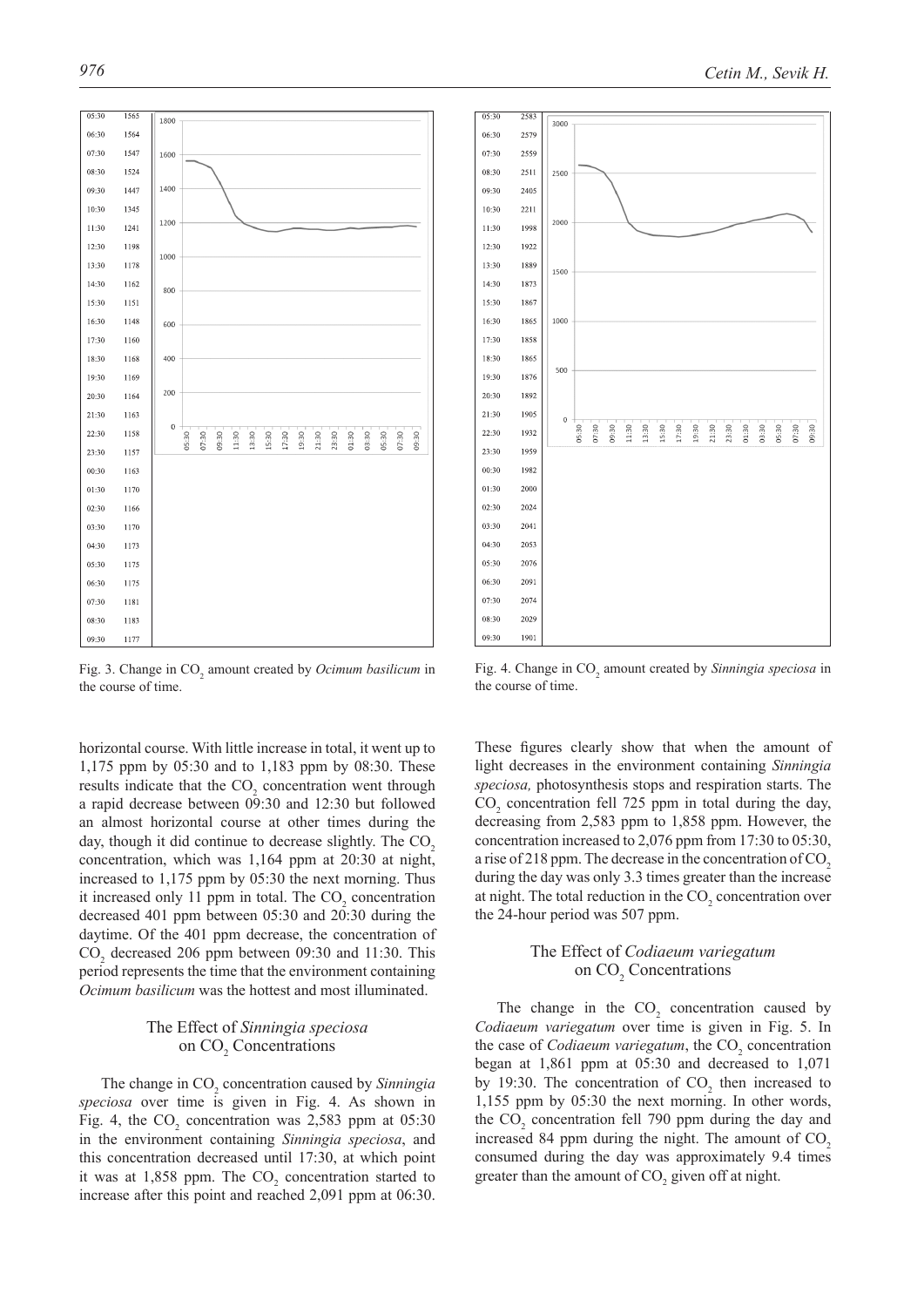

Fig. 5. Change in CO<sub>2</sub> amount created by *Codiaeum variegatum* in the course of time.

#### **Discussion**

This study found that all of the selected plants reduced the  $CO<sub>2</sub>$  concentration to a certain extent during the day. The  $CO_2$  concentration decreased 2,216 ppm in the case of *Ficus elastica*, 2,578 ppm in the case of *Yucca massengena*, 401 ppm in the case of *Ocimum basilicum*, 725 ppm in the case of *Sinningia speciosa*, and 790 ppm in the case of *Codiaeum variegatum*. *Ficus elastica*  and *Yucca massengena* both considerably reduced the concentration of CO<sub>2</sub> in the air. *Sinningia speciosa* and *Ocimum basilicum*, on the other hand, had less of an effect on the  $CO<sub>2</sub>$  concentration in the environment. These results were not surprising. While *Ficus elastica* and *Yucca massengena* are large indoor plants, *Sinningia speciosa* and *Ocimum basilicum* are smaller plants grown for their scent and flowers. The effect on the  $CO<sub>2</sub>$  concentration was directly proportional to size. Although *Codiaeum variegatum* is a large plant, it had a limited effect on the  $CO<sub>2</sub>$  concentration. That may be due to the anatomic structure of the plant. According to Kacar et al., [8] some plant leaves are thick and make less use of light. That may be true for *Codiaeum variegatum*, but the *Ficus elastica*  used in this study had a significant effect on the  $CO<sub>2</sub>$ concentration in the environment despite having a thick

leaf structure. Therefore, the effectiveness of the plant at reducing CO<sub>2</sub> concentrations may be due to the chlorophyll content in the leaves. The colors of the leaves of these two plants are noticeably different: the *Ficus elastica* has dark green leaves, but the *Codiaeum variegatum* has leaves containing various tones besides green, including yellow, red, and orange. The coloration of plants is determined by pigments that are categorized as chlorophylls, carotenoids, phycobilins, flavonoids, betalains, and betacyanins [9]. Among these pigments, chlorophyll provides plants with green color and enables photosynthesis [5]. Accordingly, the color of a plant's leaves indicates the quantity of chlorophyll, and the quantity of chlorophyll is one of the most important factors influencing photosynthesis.

Another remarkable finding of the study is that *Codiaeum variegatum*, *Ficus elastica*, and *Yucca*   $massengena$  reduced the concentration of  $CO<sub>2</sub>$  even when the light level was low. *Sinningia speciosa* and *Ocimum basilicum*, on the other hand, either did not change the quantity of  $CO<sub>2</sub>$  in the environment or actually increased it. This result may be due to the anatomic structures of the plants used in the study. According to Kacar et al., [8] the amount of light needed for photosynthesis may vary by plant species. They report, for example, that photosynthesis in *Asarum caudatum* reaches its peak when the quantity of light is 200  $\mu$ mol m<sup>-2</sup>s<sup>-1</sup>, while photosynthesis in *Atriplex triangularis* reaches its peak when the quantity of light is 1,700  $\mu$ mol m<sup>-2</sup>s<sup>-1</sup>.

The amount of  $CO_2$  consumed by the plants during the day was determined to be much more than the amount of CO<sub>2</sub> produced by them at night. Since *Ocimum basilicum* had a limited effect on the increase in the CO<sub>2</sub> concentration during the night, it was excluded from the calculation. The concentration of  $CO_2$  consumed by the plants (other than *Ocimum basilicum*) during the day ranged from 3.3 to 9.4 times the amount of  $CO_2$  produced by them at night.

As living organisms, plants require various conditions in order to survive. Additionally, they change ambient conditions through their metabolic activities. When ambient conditions are suitable for plant growth, they emit oxygen into the environment and absorb carbon dioxide from the environment, but the opposite is true when conditions change [8, 10]. One study on this subject concluded that the concentration of  $CO<sub>2</sub>$  in forestland is on average 391 ppm during the day and 422 ppm during the night in winter months, but it is on average 148 ppm during the day and 229 ppm during the night in summer months [10].

Though plants are used for aesthetic purposes in landscaping, the fact that they affect the concentration of  $CO<sub>2</sub>$  in the environment is well known [11]. Previous research reports that a beech tree that has a leaf surface of 1,600 m2 can meet the oxygen needs of 10 people [4]. According to Tarran et al., [12] the existence of plants reduces the concentration of  $CO_2$  by 10% in offices with an air-conditioner and by 25% in those with natural ventilation.

Studies on indoor plants have determined that the effect on the concentration of  $CO<sub>2</sub>$  in the environment is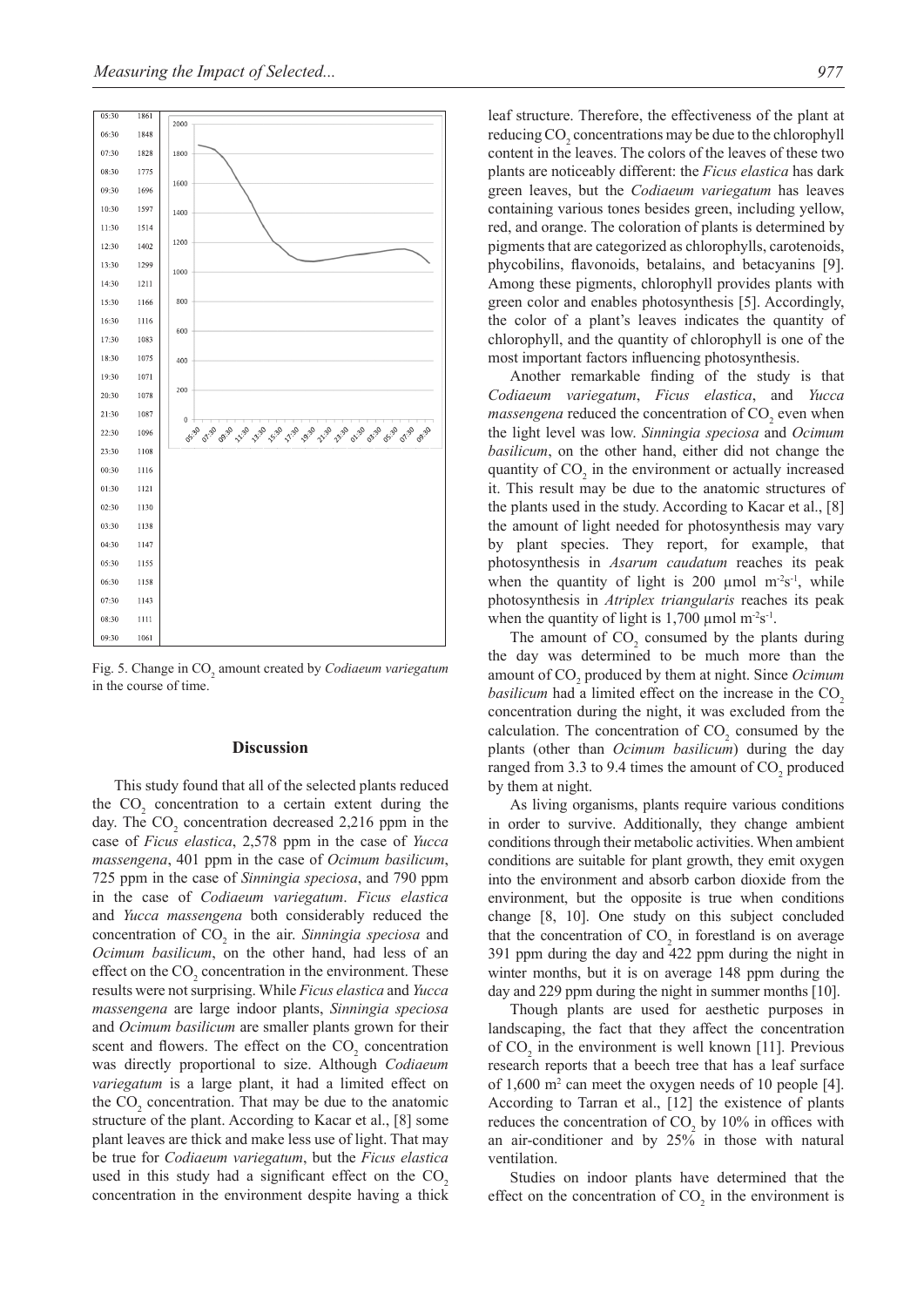significant. When considering plants of equal size in  $1 \text{ m}^3$ of air at 25ºC, *Dieffenbachia amoena* decreased the CO2 concentration by 480 ppm in one hour, while *Spathiphyllum floribundum* decreased the  $CO_2$  concentration by 393 ppm, *Ficus benjamina* decreased the  $CO_2$  concentration by 315 ppm, and *Yucca elephantipes* reduced the concentration by around 93 ppm [13]. In another study that identified how much the concentration of  $CO_2$  was reduced during the day among plants in equal atmospheric conditions, *Schefflera arboricola* reduced the concentration of  $CO<sub>2</sub>$  by 1,252 ppm, *Fuchsia magellanica* reduced the concentration of CO<sub>2</sub> by 252 ppm, and *Ficus benjamina* reduced the concentration of  $CO<sub>2</sub>$  by 657 ppm [14].

Research should be carried out with different plants with the aim of discovering plants that photosynthesize faster in indoor environmental conditions. Another issue to be researched is how to increase the photosynthesis rates of plants by changing indoor conditions. Intensity of light and type of light, for instance, should be the subject of research because the effect of plants on indoor air quality depends on photosynthesis. Previous research has shown that green plants photosynthesizing in adequate light conditions not only reduce the concentration of  $CO<sub>2</sub>$ in the environment [12, 15], but they also decrease sulfur content [16] and improve air quality by filtering pollutants that are harmful to living beings (e.g., dust, ash, pollen, smoke, and particulate matter) [17, 18]. Moreover, some studies have been conducted on the effects of plants in this regard  $[12, 13, 19]$ . Research in this field, however, should be increased and provide details that enable the practical use of plants to reduce  $CO<sub>2</sub>$  concentrations in indoor spaces.

#### **Conclusions**

The findings of the present study offer important clues for choosing plants based on the characteristics of the environment and the time spent in the environment. For example, *Ficus elastica* and *Yucca massengena* considerably reduce the concentration of  $CO<sub>2</sub>$  during the day, but substantially increase it during the night, relative to other plants. The use of these plants in places that are primarily occupied during the day, such as offices, classrooms, and shopping malls, may be beneficial. Codiaeum variegatum and Ocimum basilicum, however, which produce less  $CO<sub>2</sub>$  at night, should be preferred in environments that are mostly used at night, such as houses, dormitories, and hotels. Likewise, the light received by the environment in which the plant is kept affects its ability to reduce the concentration of  $CO<sub>2</sub>$ . While *Sinningia speciosa* and *Ocimum basilicum* either do not change or just increase the concentrations of  $CO<sub>2</sub>$  in the environments where the intensity of light is low, *Ficus elastica*, *Codiaeum variegatum*, and *Yucca massengena* reduce the concentrations of  $CO<sub>2</sub>$  in their environments even when the intensity of light is low. Therefore, these plants will be better used in environments where the intensity of light is inadequate for other plants. As stated

before, however, research on this subject is not sufficient, and such research should be increased and offer more details so that plants can be effectively used to reduce the concentrations of  $CO<sub>2</sub>$  in indoor spaces.

## **References**

- 1. CETIN M. Evaluation of the sustainable tourism potential of a protected area for landscape planning: a case study of the ancient city of Pompeipolis in Kastamonu. Int. J. Sust. Dev. World. **22** (6), 490, doi: 10.1080/13504509.2015.1081651, **2015**.
- 2. KONIJNENDIJK C.C. A decade of urban forestry in Europe. Forestry Policy and Economics. **5** (2), 173, **2003.**
- 3. SEVIK H., KARAKAS H., SENOZ E. Evaluation of air quality in terms of the amount of carbon dioxide in black sea region. International Journal of Engineering Science & Research Technology. **2** (2), 805, **2013**.
- 4. CETIN M. Determining the bioclimatic comfort in Kastamonu city. Environ. Monit. Assess. **187** (10), 640, **2015**.
- 5. SEVIK H., KARAKAS H., KARACA U. Color Chlorophyll relationship of some indoor ornamental plant, International Journal of Engineering Science & Research Technology, **2**  (7), 1706, **2013**.
- 6. BULGURCU H., ILTEN N., COSGUN A. Indoor air quality problems and solutions in schools. Journal of Installation Engineering. **96**, 59, **2006** [In Turkish].
- 7. ERCAN M.S. Your compass green "Environmental Indicator". X. International HVAC Technology Symposium, 169, 30 April-May, 2012, Istanbul, Turkey, **2012** [In Turkish].
- 8. KACAR B., KATKAT V., OZTURK S. Light, plant physiology. The Nobel Broadcast Distribution, Ankara, 270, **2010**  [In Turkish].
- 9. KARAKURT H., ASLANTAS R. Plant material of color (pigment) formation and changes in physiology, Alatarım. **7** (2), 34, **2008** [In Turkish].
- 10. SEVIK H., CETIN M., BELKAYALI N. Effects of forests on amounts of CO<sub>2</sub>: case study of Kastamonu and Ilgaz Mountain National Parks. Pol. J. Environ. Stud. **24** (1), 253, **2015**.
- 11. CETIN M. Using GIS analysis to assess urban green space in terms of accessibility: case study in Kutahya. Int. J. Sust. Dev. World. **22** (5), 420, **2015**.
- 12. TARRAN J., TORPY F., BURCHETT M. Use of Living Pot-Plants to Cleanse Indoor Air-Research Review, Proceedings of Sixth International Conference on Indoor Air Quality, Ventilation & Energy Conservation in Buildings-Sustainable Built Environment, **3**, 249, **2007**.
- 13. SEVIK H., CETIN M., BELKAYALI, N., GUNEY, K. The effect of some indoor plants of the amount of  $CO<sub>2</sub>$  in the internal environment. The result of TUBITAK 3001 project. Project number 114Y033. **2015** [In Turkish].
- 14. SEVIK H., CETIN M., ISINKARALAR K. Effects of some indoor ornamental plants on the amount of indoor Carbondioxide. Duzce University. The Journal of Science and Technology. In press. **2015** [In Turkish].
- 15. TURK M., CELIK N. Determination of  $CO<sub>2</sub>$  assimilation in C-3 and C-4 type of photosynthesis in plants respiratory equilibrium. Suleyman Demirel University, Journal of Science Institute, **10** (1), 48, **2006**.
- 16. ATAYETER Y. An assessment of the air pollution in the city of Burdur, I. Burdur Symposium. 635, 16-19 November, Burdur, Turkey, **2007**.